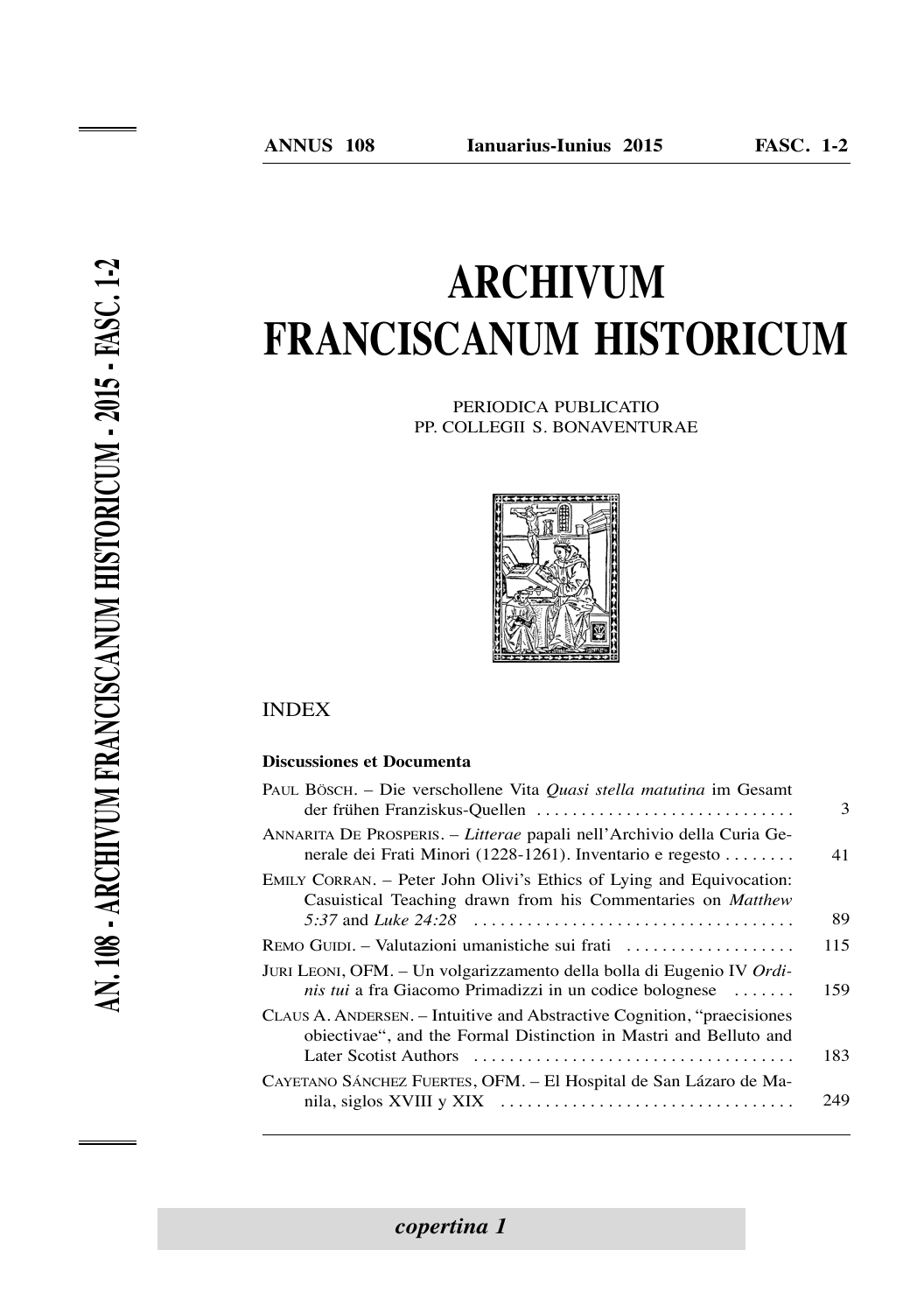## **miscellanea**

| RAFAEL RAMIS-BARCELÓ. – Las cátredas escotistas de la Universidad Lu-<br>liana y Literaria de Mallorca (1692-1824)                                                                                                                                                                | 301 |
|-----------------------------------------------------------------------------------------------------------------------------------------------------------------------------------------------------------------------------------------------------------------------------------|-----|
|                                                                                                                                                                                                                                                                                   | 319 |
| <b>Recensiones</b>                                                                                                                                                                                                                                                                |     |
| POLLI, GIULIANA (a cura). - Le clarisse di San Michele a Trento. Rico-<br>struzione dell'archivio ed edizione dei documenti (1193-1500). -                                                                                                                                        | 323 |
| CACCIOTTI, ALVARO [OFM] - MELLI, MARIA (a cura). - I Francescani e la<br>crociata. – (Federico Canaccini)                                                                                                                                                                         | 326 |
| HAMMOND, JAY M. - HELLMANN, J.A. WAYNE [OFMConv.] - GOFF, JARED<br>(eds.). - A Companion to Bonaventure. - (Johannes Baptist Freyer)                                                                                                                                              | 329 |
| OLSZEWSKI, MIKOŁAJ. - Quaestiones disputatae De productione rerum<br>De imagine et De anima e schola bonaventuriana. - (J. Mateusz                                                                                                                                                | 332 |
| BÉRIOU, NICOLE - MORARD, MARTIN - NEBBIAI, DONATELLA (dir.). - Entre<br>stabilité et itinérance. Livres et culture des ordres mendiants, XIIIe-<br>$XVe siècle. - (Marie-Madeleine de Cevins)    $                                                                                | 336 |
| FORTHOMME, BERNARD [OFM] [et al.]. - Histoire de la théologie francis-<br>caine. De saint François d'Assise à nos jours. - (Pietro Maranesi)                                                                                                                                      | 339 |
| Évangélisation missionnaire franciscaine. Initiatives plurielles d'hier à<br><i>aujourd'hui.</i> $-$ (Luc Mathieu) $ \dots  \dots  \dots $                                                                                                                                        | 345 |
| RAIMUNDI LULLI Opera latina 54-60 annis 1294-1296 composita. - (Ra-                                                                                                                                                                                                               | 349 |
| DLABAČOVÁ, ANNA. - Literatuur en observantie. De Spieghel der vol-<br>comenheit van Hendrik Herp en de dynamiek van laatmiddeleeuwse<br>tekstverspreiding [Literature and observance. Henry Herp's Mirror<br>of Perfection and the dynamics of the diffusion of texts in the Late | 351 |
| ANDREAE ALCIATI Contra vitam monasticam epistula. - (Guido Dall'Olio)                                                                                                                                                                                                             | 355 |
| DEBBY, NIRIT BEN-ARYEH. - The Cult of St Clare of Assisi in Early Mod-                                                                                                                                                                                                            | 358 |
| GALLAND, CAROLINE - GUILLOUX, FABIEN - MORACCHINI, PIERRE (éds.). -<br>Les Récollets. En quête d'une identité franciscaine. - (Jean-Louis                                                                                                                                         | 362 |
| KNAPIK, DOMINIK. - Bernardyni Alwernijscy. Dzieje klasztoru OO. Ber-<br>nardynów w Alwerni 1616-2010 [Frati Minori della Verna. La storia<br>del convento dei Frati Minori nella Verna 1610-20101. – (Bogdan                                                                      | 365 |
| INGEGNERI, GABRIELE [OFMCap.] (a cura). - I Cappuccini nell'Umbria                                                                                                                                                                                                                | 368 |
|                                                                                                                                                                                                                                                                                   | 373 |
|                                                                                                                                                                                                                                                                                   | 395 |

*copertina 2*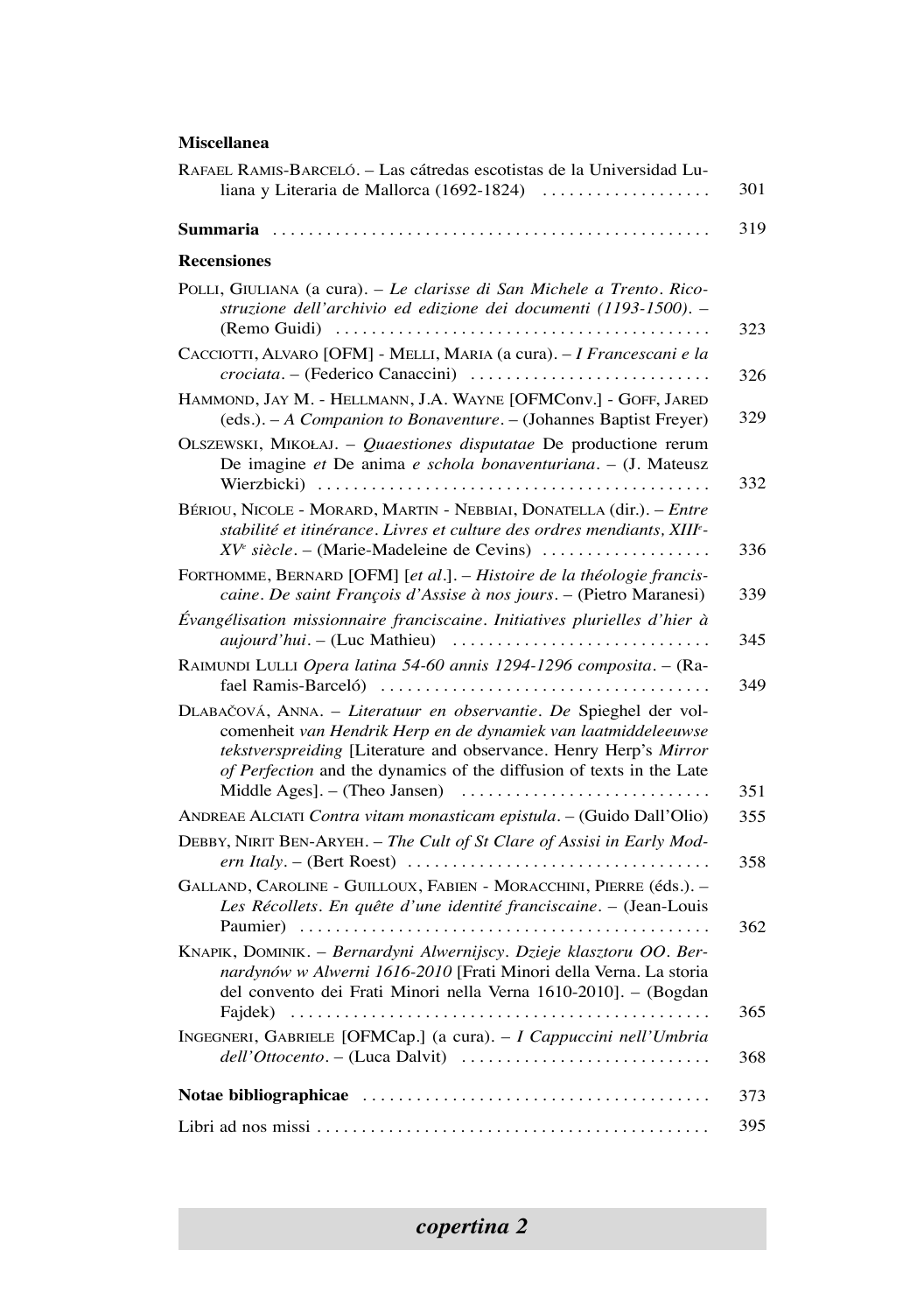# **summaria**

Paul Bösch. – Die verschollene Vita *Quasi stella matutina* im Gesamt der frühen Franziskus-Quellen (3-40)

*L'autore analizza la* legenda choralis *su Francesco d'Assisi trasmessa nel breviario domenicano del 1256/60 (*leg. OP*) e la paragona con tre vite primordiali sul santo: la* Vita *di Tommaso da Celano, la* legenda versificata *di Enrico d'Avranches e la* Vita *di Giuliano da Spira. Egli arriva alla conclusione che l'interpretazione agiografica nella* leg. OP *sia più avanzata di quella nella* legenda versificata*, ma che rappresenti uno stadio meno avanzato riguardo alle Vite di Tommaso e di Giuliano. Dato che la* leg. OP *è un riassunto della Vita* Quasi stella matutina *non pervenutaci, l'autore situa questa nello sviluppo agiografico tra la* legenda versificata *e le Vite di Tommaso e Giuliano. Inoltre, secondo l'autore, la* Quasi stella matutina *potrebbe essere stata la presa di posizione di Papa Gregorio IX di fronte al primo progetto di Tommaso di una biografia di Francesco; questo progetto fu anche la fonte della* legenda versificata*. La* Quasi stella matutina *è stata integrata in una seconda bozza di Tommaso che sarebbe stata poi la fonte delle vite conosciute di Tommaso da Celano e di Giuliano da Spira.*

ANNARITA DE PROSPERIS. - Litterae papali nell'Archivio della Curia Generale dell'Ordine dei Frati Minori di Roma (1228-1261). Inventario e regesto (41-87)

*This article describes 68 papal letters of the thirteenth century, addressed to the Order of Friars Minor by Popes Gregory IX, Innocent IV and Alexander IV. These originals are currently preserved in the Archives of the General Curia OFM in Rome. Although the content of almost all the documents is known to the scientific community through the editions of Wadding and Sbaraglia, it is interesting to note that their dating partly differs from the texts of their counterparts in the Anna*les Minorum *and in the* Bullarium*. Equally interesting are the chancellery notes, among which can be found various references to Cardinal Giangaetano Orsini, who was to become a key-player within Franciscan history between ca. 1260-80.*

EMILY CORRAN. – Peter John Olivi's Ethics of Lying and Equivocation: Casuistical teaching drawn from his commentaries on *Matthew 5:37* and *Luke 24:28* (89-113)

*Pietro di Giovanni Olivi si distingue come scrittore originale sull'etica del mentire e dell'ambiguità. La sua teoria del linguaggio come contratto tra il par-*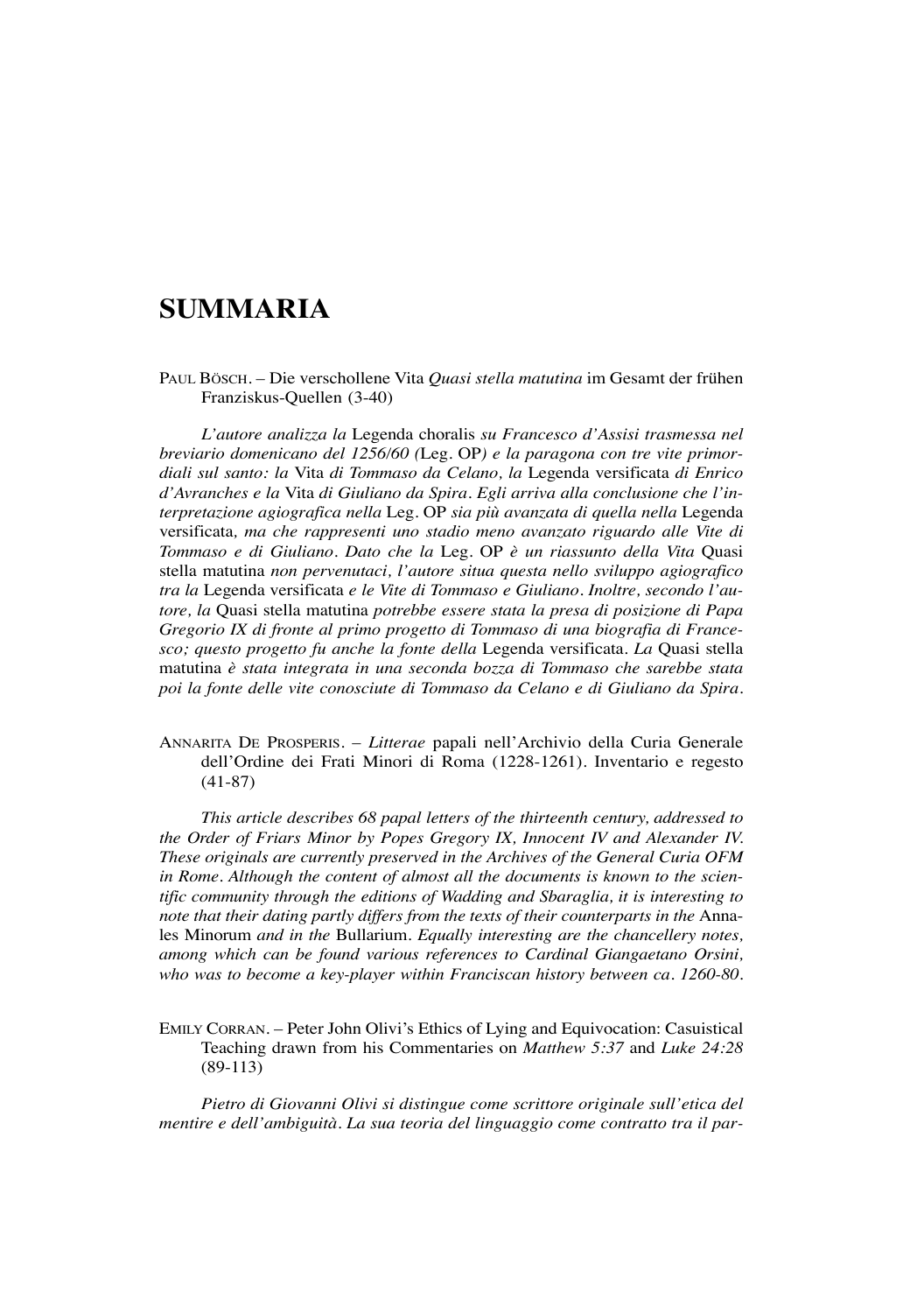*lante e l'ascoltatore gli fece sviluppare una delle teorie più coerenti sull'ambiguità e sulla riserva mentale del suo secolo. Il contributo presenta un suo testo finora inedito sul mentire e sulla dissimulazione, preso dal commento di Matteo, in cui Olivi delinea le condizioni dell'inganno ammissibile. Il suo commento di Luca, poi, suggerisce una teoria del senso implicito che anticipa la dottrina della riserva mentale. In ambedue i testi, il punto di vista di Olivi sul discorso come istituzione umana si basa sulla convenzione; ciò causa il suo approccio inusuale delle questioni casuistiche sul dire la verità.*

#### REMO GUIDI. – Valutazioni umanistiche sui frati (115-157)

*Humanists and mendicant* maitres d'esprit *were among the most authoritative opinion makers of the Quattrocento, but the relationship between them was in fact less than idyllic. Both groups have separately been the object of a vast bibliography of studies, but rather little has been written on the relationship between them and even that little not always correctly. One has the sense that when opposing each other, the combatants had a rather defective understanding of one another, an original sin that very often one finds reproduced in historians of the two sides. The purpose of this essay is to bring this problem to light by letting the combatants speak for themselves, thus allowing the reader to judge on the reliability of their evaluations of each other.*

Juri Leoni, OFM. – Un volgarizzamento della bolla di Eugenio IV *Ordinis tui* a fra Giacomo Primadizzi in un codice bolognese (159-182)

*This article provides the transcription of a vernacular translation of the Bull* Ordinis tui *of Pope Eugene IV (1447) conserved in a manuscript in Bologna (Provincial Archives OFM). In this document, the Pope entrusted the care of the Italian monasteries of Poor Clares to the vicar general of the Observants, fra Giacomo Primadizzi of Bologna. By studying the content of some Clarian legislative texts, the author shows that, in the case of the Italian monasteries, there were three developments in the reform of the Second Franciscan Order. The first two developments affected the already existing monasteries as well as new foundations which both adopted the Rule of St Clare (1253); in the third development, various monasteries went on observing the Rule of Pope Urban (1263) while being placed under the care of the Observants. Pope Eugene IV's intent was in fact to bring to the single jurisdiction of the Observants different foundations and reforms of the Second Order, but without really understanding the issues related to the observance of St Clare's Rule.*

claus a. anDersen. – intuitive and abstractive cognition, "praecisiones obiectivae", and the Formal Distinction in Mastri and Belluto and later Scotist Authors (183-247)

*La differenziazione di Duns Scoto tra due modi della cognizione (quelle intuitiva e astrattiva) fu discussa dagli autori scotisti ancora nell'epoca barocca.*